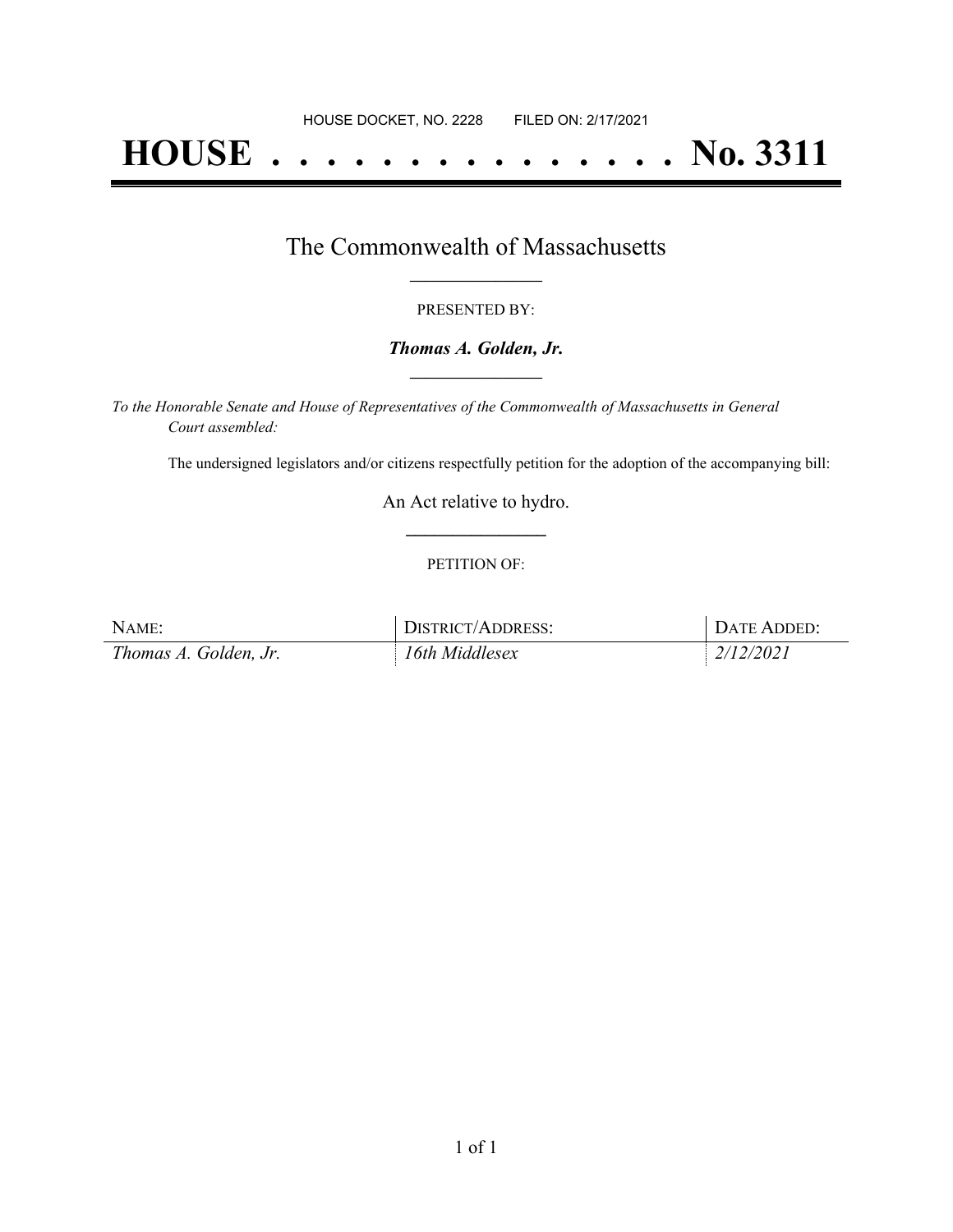# **HOUSE . . . . . . . . . . . . . . . No. 3311**

By Mr. Golden of Lowell, a petition (accompanied by bill, House, No. 3311) of Thomas A. Golden, Jr., relative to Class I renewable energy generating sources. Telecommunications, Utilities and Energy.

### [SIMILAR MATTER FILED IN PREVIOUS SESSION SEE HOUSE, NO. *3621* OF 2019-2020.]

## The Commonwealth of Massachusetts

**In the One Hundred and Ninety-Second General Court (2021-2022) \_\_\_\_\_\_\_\_\_\_\_\_\_\_\_**

**\_\_\_\_\_\_\_\_\_\_\_\_\_\_\_**

An Act relative to hydro.

Be it enacted by the Senate and House of Representatives in General Court assembled, and by the authority *of the same, as follows:*

1 SECTION 1. Section 11F of Chapter 25A of the General Laws, as appearing in the 2018 2 Official Edition, is hereby amended by striking out subsections (c) and (d) and inserting in place

3 thereof the following subsections:

 (c) New and relicensed renewable energy generating sources meeting the requirements of this subsection shall be known as Class I renewable energy generating sources. For the purposes of this subsection, a Class I renewable energy generating source is one that began commercial operation after December 31, 1997, or represents the net increase from incremental new generating capacity after December 31, 1997 at an existing facility, or receives a new license after January 1, 2021 under 18 C.F.R. 16 et seq., where the facility generates electricity using any of the following: (1) solar photovoltaic or solar thermal electric energy; (2) wind energy; (3)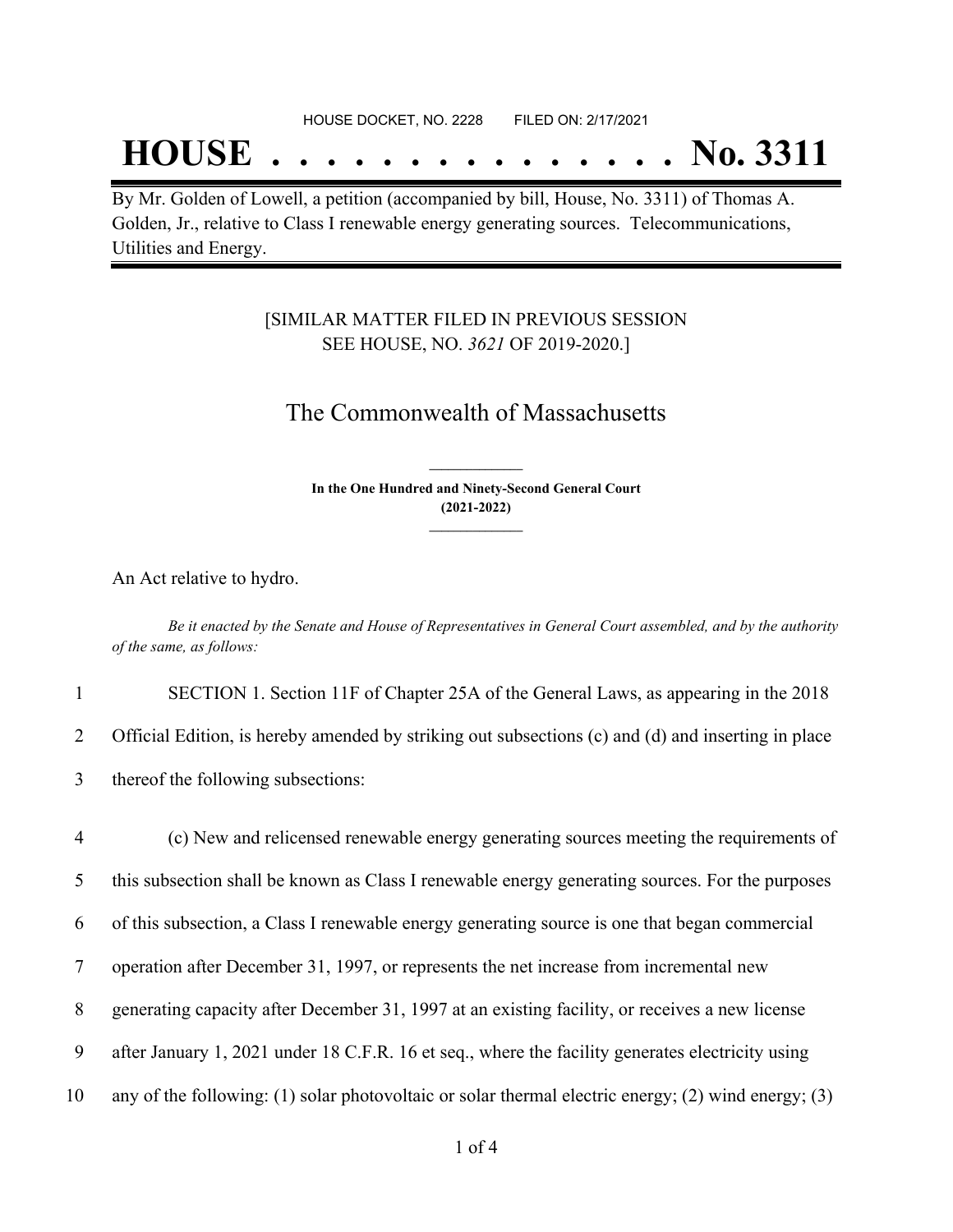ocean thermal, wave or tidal energy; (4) fuel cells utilizing renewable fuels; (5) landfill gas; (6) energy generated by new and relicensed hydroelectric facilities, or incremental new energy from increased capacity or efficiency improvements at existing hydroelectric facilities; provided, however, that (i) each such new or relicensed facility or increased capacity or efficiency at each such existing facility must meet appropriate and site-specific environmental standards that address adequate and healthy river flows, water quality standards, fish passage and protection measures and mitigation and enhancement opportunities in the impacted watershed as determined by the department in consultation with relevant state and federal agencies having oversight and jurisdiction over hydropower facilities; (ii) in any case in which: (a) pursuant to 20 action initiated with or by the Federal Energy Regulatory Commission, hereinafter referred to as FERC, after January 1, 2000, FERC reviewed and approved an increase of capacity or efficiency at an existing facility, or (b) pursuant to action initiated with or by FERC after January 1, 2009, FERC reviewed and approved a new facility, then such increased capacity or efficiency at each such new or existing facility shall be deemed by the department to have satisfied the environmental standards required by sub-clause (i), and except as limited by sub-clause (iv), shall, upon application, be qualified as a Class I renewable energy generating source, without further review; (iii) all facilities, once qualified, either by meeting the terms of the immediately preceding sub-section (ii) or otherwise shall, remain qualified, so long as they annually certify that they have substantially met the operating conditions placed upon them by FERC; (iii) only energy from new and relicensed facilities having a capacity up to 30 megawatts or attributable to improvements that incrementally increase capacity or efficiency by up to 30 megawatts at an existing hydroelectric facility shall qualify; and (iv) no such facility shall involve pumped storage of water or construction of any new dam or water diversion structure constructed later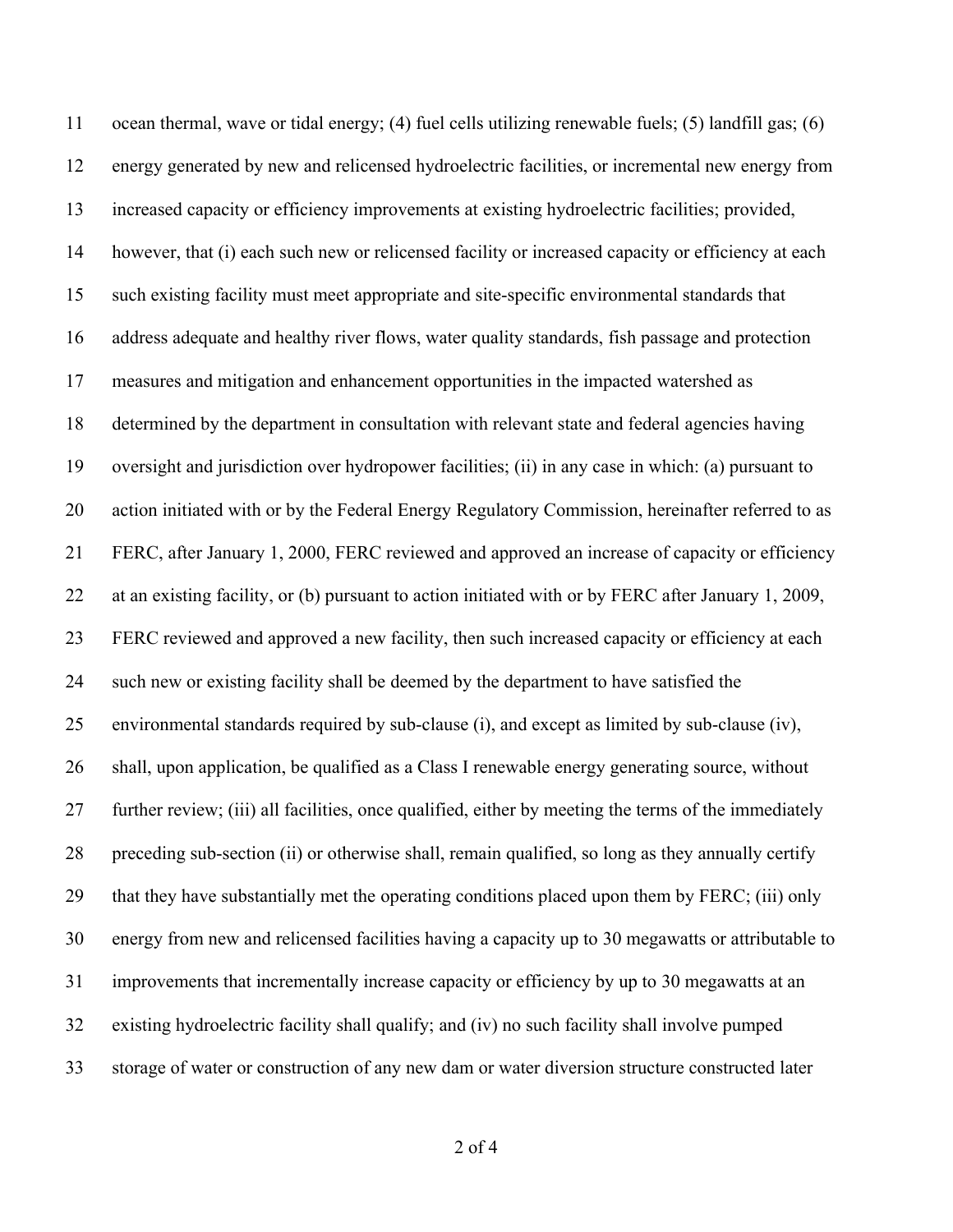than January 1, 1998; (7) low emission advanced biomass power conversion technologies using fuels such as wood, by-products or waste from agricultural crops, food or animals, energy crops, biogas, liquid biofuel including but not limited to biodiesel, organic refuse-derived fuel, or algae; (8) marine or hydrokinetic energy as defined in section 3; or (9) geothermal energy. A Class I renewable generating source may be located behind the customer meter within the ISO-NE control area if the output is verified by an independent verification system participating in the NEPOOL GIS accounting system and approved by the department.

 (d) Every retail electric supplier providing service under contracts executed or extended on or after January 1, 2009, shall provide a minimum percentage of kilowatt-hour sales to end- use customers in the commonwealth from Class II renewable energy generating sources. For the purposes of this section, a Class II renewable energy generating source is one that began commercial operation before December 31, 1997 and generates electricity using any of the following: (1) solar photovoltaic or solar thermal electric energy; (2) wind energy; (3) ocean thermal, wave or tidal energy; (4) fuel cells utilizing renewable fuels; (5) landfill gas; (6) energy generated by existing hydroelectric facilities; provided, however, that: (i) such existing facilities shall meet appropriate and site-specific environmental standards that address adequate and healthy river flows, water quality standards, fish passage and protection measures and mitigation and enhancement opportunities in the impacted watershed as determined by the department in consultation with relevant state and federal agencies having oversight and jurisdiction over hydropower facilities; (ii) once the department has, by appropriate means, determined that an existing facility meets the environmental standards required by sub-clause (i), such existing facility shall be qualified as a Class II renewable energy generating source; (iii) any facilities, once so qualified shall remain qualified so long as they annually certify, to the satisfaction of the

of 4